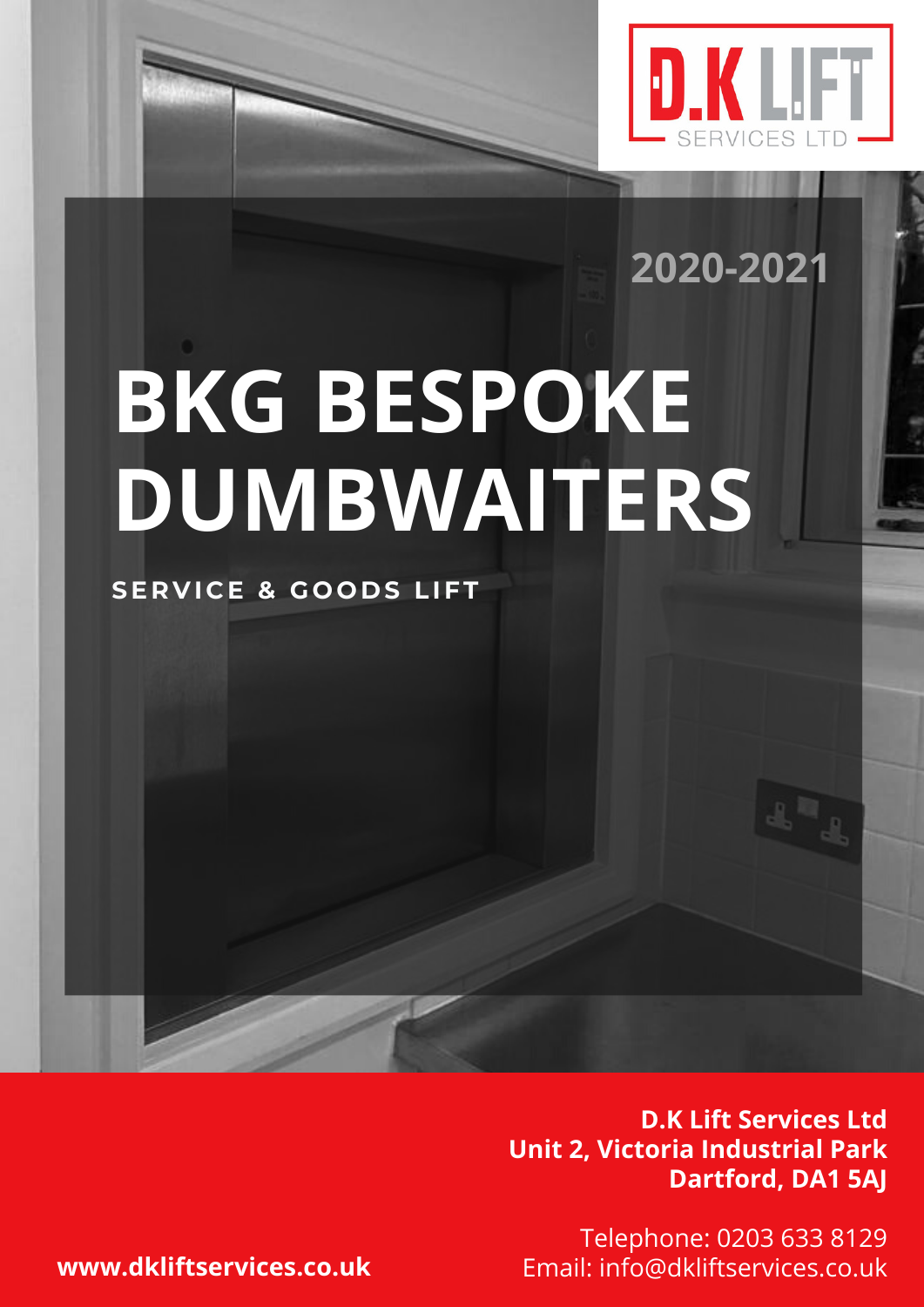## **BKG DUMBWAITERS**

## Bespoke **Dumbwaiters**

## **STANDARD SPECIFICATIONS**

**THE REAL** 

- 50kg
- 100kg
- 250KG

### FLOORS

Serves up to 6 floors or 15m travel

- 0.20m/s
- 0.25m/s
- 0.30m/s
- 0.45 m/s

### 3 Phase drive unit **CAR DIMENSION:**

- Width 300mm min / 1000mm max
- Depth 320mm min / 1000mm max
- Height 600mm min / 1200mm max

### **STRUCTURE**

Galvanised steel structure, machine access door

Zintec or galvanised steel car with stainless steel base and removable shelf

### LANDING DOO

Zintec or galvanised steel vertical bi-parting landing doors and frames

Microprocessor controller

Wherever food needs to be transported between floors, the BKG range of bespoke dumbwaiters offers the ideal answer. Each BKG Bespoke Dumbwaiter is tailored to meet the most exacting of requirements and each lift is built specifically to match customers' needs.

All BKG Bespoke Dumbwaiters come with vertical bi-parting landing doors and their own galvanized steel structure and are built to a standard specification. Conventional models come complete with a machine access door. Capacity, travel, speed, number of stops, car dimensions, loading, entrance type, finishes, etc. can all be varied to customize the lift to match the site requirements.

To satisfy hygiene demands, Stainless steel shelves and floors are supplied as standard. Other stainless steel surface finishes are available as an option. A special seamless hygienic car is available for more rigorous requirements. Automatic "hands free" doors are also available to speed up the loading and unloading process. Optional car protection and heated compartments are especially useful in food transporting applications.



1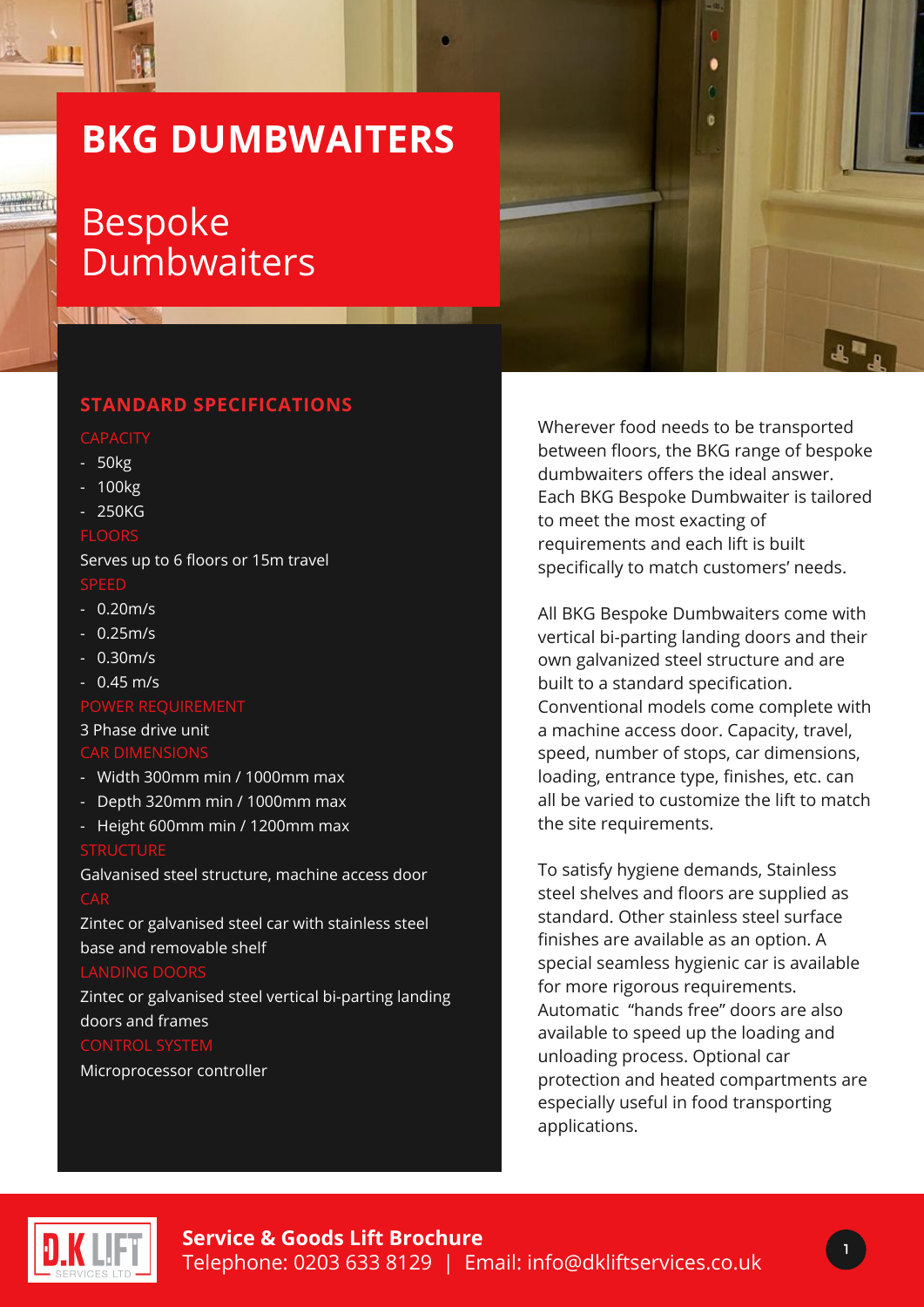## **BKG DUMBWAITERS**

## Bespoke **Dumbwaiters**

## **ELECTRICAL**

- Additional auxiliary main contactor
- Phase failure reversal relay
- Landing push stations complete with car position indicator, lift in use indicator and door open signal
- Lift arrival buzzer
- Anti-quick-reversal
- Overtravel timer
- Hand lamp
- Light and socket within machine compartment
- Wiring in loom form

### **GENERAL**

- Full set of warning notices
- User manual
- Comprehensive installer instructions
- Comprehensive UK style layout drawings and wiring diagrams
- Compliance with EC Machinery Regulations 2006/42/EC and EN81-3:2000
- Carries the "CE" Mark

## **OPTIONAL FEATURES**

- Single phase drive unit
- Car, doors & frames in primed steel, stainless steel or special stainless steels
- Fire-rated landing doors and machine access
- Car entrance protection : vertical bi-parting door, roller shutter door
- Load guard baffles
- Shaft cladding in choice of primed steel, zintec, galvanised steel, stainless steel or plastic coated steel panels
- Governor operated safety gear for applications where there is accessible space below the lift
- Special requirements can be catered for such as Lloyd's Register of Shipping designs, explosion proof, automatic doors and fully automated loading and unloading

Special Chain Drive models are available to make maximum use of a limited footprint and in applications where low headroom is a problem, a bottom drive variant is available.



2